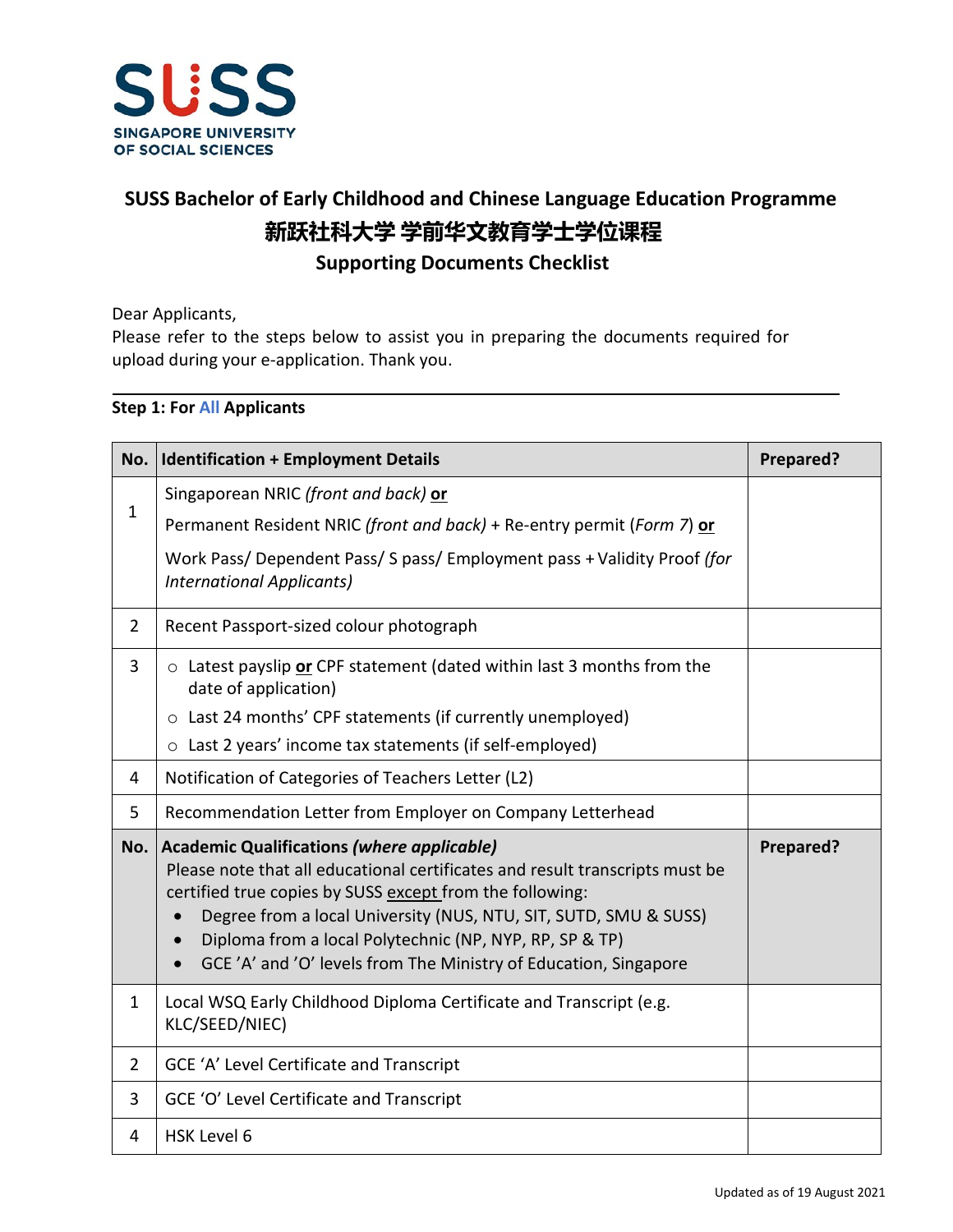

## **Step 3: Additional Educational Supporting Documents for All International Applicants (where applicable)**

## **Points to note:**

- 1. Non-English International Qualifications must be translated to English with Notary Certification from the country where the qualification was attained (i.e. we do not accept documents notarized in Singapore).
- 2. Photocopies of certificates and transcripts are not accepted as original certificates/transcripts.
- 3. Applicants have to physically present the original certificates, transcripts and notarial documents (if any), for true copy certification when notified to do so at a later date.
- 4. Applicants who are unable to provide the original documents will have their application disqualified.

| <b>Diploma Related Documents</b> |                                                                            |           |  |
|----------------------------------|----------------------------------------------------------------------------|-----------|--|
|                                  | No. Diploma (专科)                                                           | Prepared? |  |
| 1                                | Diploma - Original Certificate<br>专业毕业证书 – 正本(原件)                          |           |  |
| 2                                | Diploma - Original Result Slip<br>专业成绩单 – 正本(原件)                           |           |  |
| 3                                | Diploma - English Translation & Notarial Certificate<br> 专业毕业证书 – 英文翻译与公证书 |           |  |
| 4                                | Diploma – English Translation & Notarial Result Slip<br> 专业成绩单 – 英文翻译与公证书  |           |  |

| <b>Senior High Related Documents</b> |                                                                 |           |
|--------------------------------------|-----------------------------------------------------------------|-----------|
| No.                                  | Senior High School (高中)                                         | Prepared? |
| 1                                    | Senior High School - Original Certificate                       |           |
|                                      | 高中毕业证书 − 正本(原件)                                                 |           |
| 2                                    | Senior High School - Original Result Slip                       |           |
|                                      | 高中成绩单 − 正本(原件)                                                  |           |
| 3                                    | Senior High School – English Translation & Notarial Certificate |           |
|                                      | 高中毕业证书 – 英文翻译与公证书                                               |           |
| 4                                    | Senior High School - English Translation & Notarial Result Slip |           |
|                                      | 高中成绩单 – 英文翻译与公证书                                                |           |